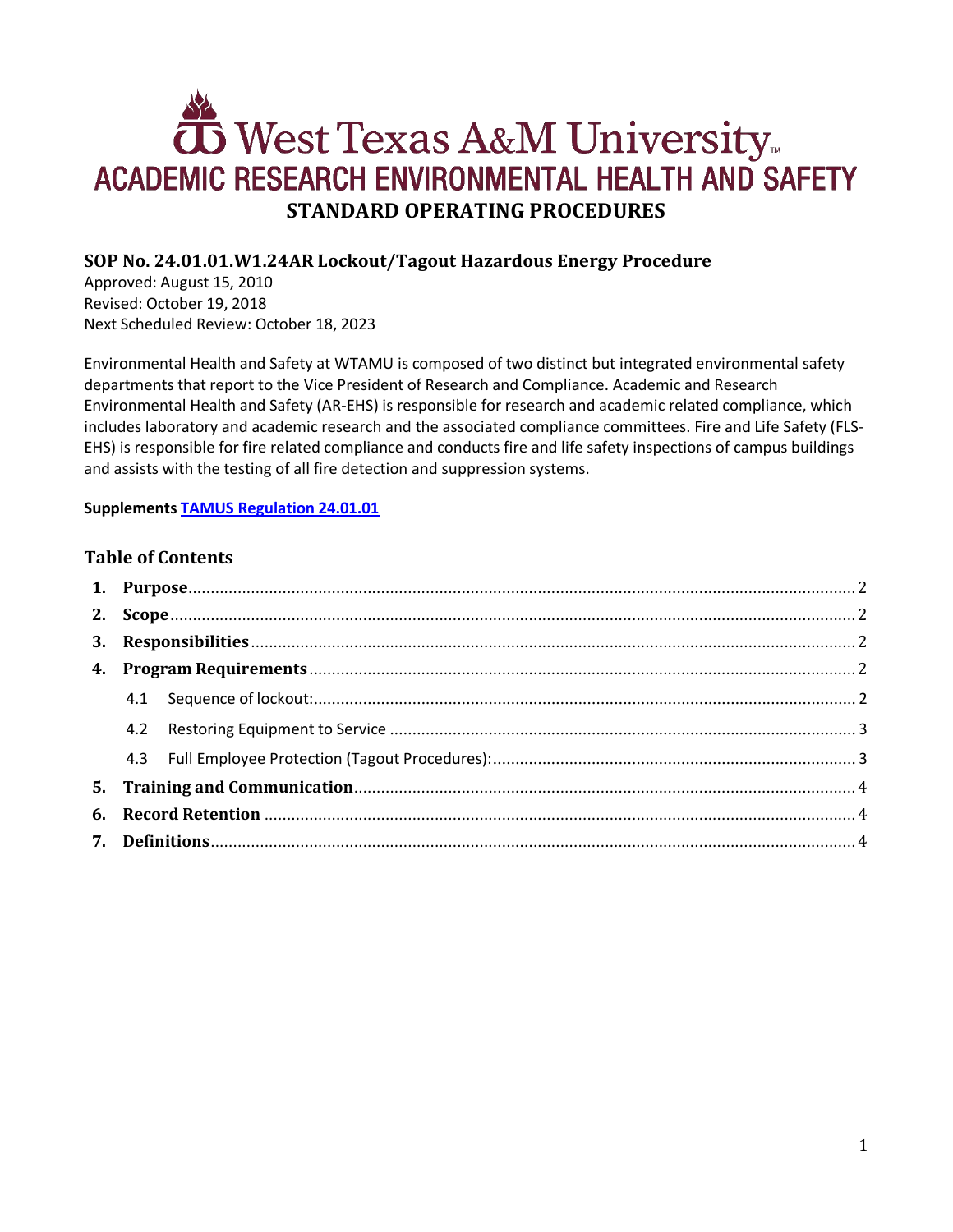## <span id="page-1-0"></span>**1. Purpose**

This program establishes recommended minimum requirements for the lockout/tagout of energy isolating devices. It shall be used to ensure that the machine or equipment is stopped, isolated from all potentially hazardous energy sources, and locked out before energization or start-up of the machine or equipment or release of stored energy could cause injury. When the energy isolating devices are not lockable, tagout device may be used, provided additional training and more rigorous periodic inspections are accomplished. When tagout is used and the energy isolating devices are lockable, full employee protection, as well as additional training and more rigorous periodic inspections, is necessary. For complex systems, more comprehensive procedures may need to be developed, documented, and utilized.

## <span id="page-1-1"></span>**2. Scope**

The following information is provided to assist WTAMU departments in developing procedures to meet safety requirements for controlling hazardous energy using lockout/tagout (LOTO) techniques. Affected departments of WTAMU are expected to establish a program for the control of hazardous energy. An energy control program shall consist of energy control procedures, employee training, and periodic inspections.

## <span id="page-1-2"></span>**3. Responsibilities**

- $\triangleright$  The WTAMU EHS will assist with training as appropriate and monitor program compliance.
- $\triangleright$  The department/supervisor will provide appropriate LOTO training for affected employees, provide necessary equipment for the program, and conduct periodic inspections to assure programcompliance.
	- Failure to de-energize is the most common factor involving LOTO injuries. Supervisors must ensure proper de-energization techniques are in place and are followed.
- $\triangleright$  The employee will comply with the restrictions and limitations during the use of LOTO and perform the LOTO in accordance with established procedures.

## <span id="page-1-3"></span>**4. Program Requirements**

- <span id="page-1-4"></span>4.1 Sequence of lockout:
	- $\triangleright$  Notify all affected employees that servicing or maintenance is required on a machine or equipment and that the machine or equipment must be shut down and locked out to perform the servicing or maintenance.
	- $\triangleright$  The authorized employee shall use established procedures to identify the type and magnitude of the energy that the machine or equipment utilizes, understand the hazards of the energy, and know the methods to control the energy.
	- $\triangleright$  If the machine or equipment is operating, shut it down by the normal stopping procedure (depress stop, open switch, close valve, etc.).
	- $\triangleright$  De-activate the energy isolating device(s) so that the machine or equipment is isolated from the energy sources(s).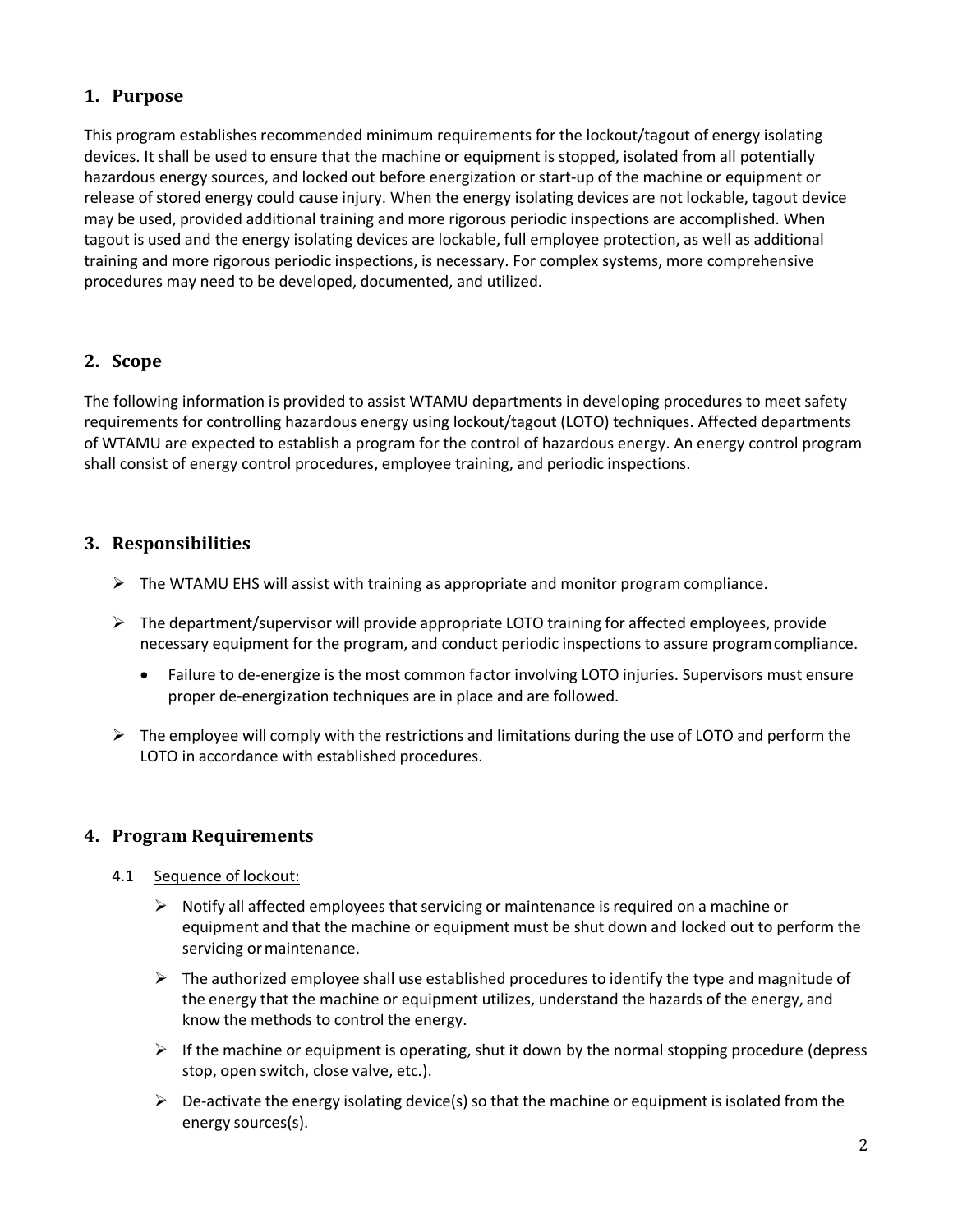- $\triangleright$  Lockout the energy isolating device(s) with assigned individual lock(s).
- $\triangleright$  Stored or residual energy (such as that in capacitors, springs, elevated machine members, rotating flywheels, hydraulic systems, air, gas, steam, or water pressure, etc.) shall be dissipated or restrained by methods such as grounding, repositioning, blocking, bleeding, etc.
- Ensure that the equipment is disconnected from the energy source(s) by first checking that no personnel are exposed, then verify the isolation of the equipment by operating the push button or other normal operating control(s) or by testing to make certain the equipment will not operate.
- $\triangleright$  Return operating control(s) to neutral or "off" position after verifying the isolation of the equipment.
- $\triangleright$  The machine or equipment is now locked out.

#### <span id="page-2-0"></span>4.2 Restoring Equipment to Service

When the servicing or maintenance is completed and the machine or equipment is ready to return to normal operating condition, the following steps shall be taken.

- $\triangleright$  Check the machine or equipment and the immediate area around the machine or equipment to ensure that nonessential items have been removed and that the machine or equipment components are operationally intact.
- $\triangleright$  Check the work area to ensure that all employees have been safely positioned or removed from the area.
- $\triangleright$  Verify that the controls are in neutral.
- $\triangleright$  Remove the lockout devices and re-energize the machine or equipment.

**Note:** *The removal of some forms of blocking may require re-energization of the machine before safe removal.*

 $\triangleright$  Notify affected employees that the servicing or maintenance is completed, and the machine or equipment is ready for use.

#### <span id="page-2-1"></span>4.3 Full Employee Protection (Tagout Procedures):

- $\triangleright$  When a tagout device is used on an energy-isolating device which is capable of being locked out, the tagout device shall be attached at the same location that the lockout device would have been attached, and the tagout program will provide a level of safety equivalent to that obtained by using a lockout program.
	- An example may include a 120V oven that needs repair. The oven could be unplugged and a tag affixed to the plug notifying potential uses of the needed repair.
- $\triangleright$  In demonstrating that a level of safety is achieved in the tagout program, which is equivalent to the level of safety obtained by using a lockout program, all tagout-related provisions, together with such additional elements as are necessary to provide the equivalent safety available from the use of a lockout device, shall be demonstrated to the work supervisor. Additional means to be considered as part of the demonstration of full employee protection shall include the implementation of additional safety measures such as the removal of an isolating circuit element, blocking of a controlling switch, opening of an extra disconnecting device, or the removal of a valve handle to reduce the likelihood of inadvertent energization.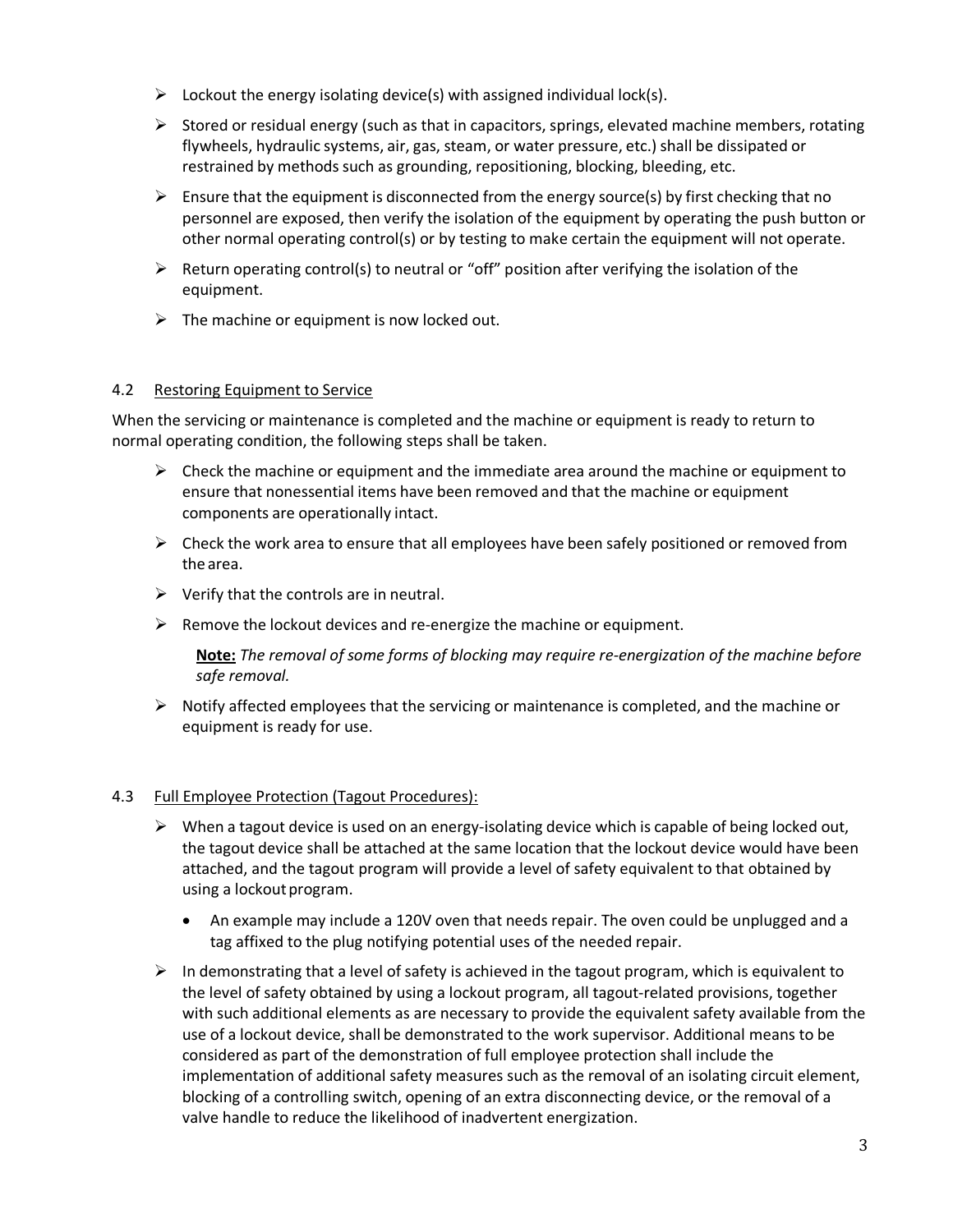# <span id="page-3-0"></span>**5. Training and Communication**

Training shall be provided to ensure that the purpose and function of the energy control program are understood by employees and that the knowledge and skills required for the safe application, usage, and removal of energy controls are acquired by employees. The training shall include the following:

- $\triangleright$  Each authorized employee shall receive training in the recognition of applicable hazardous energy sources, the type and magnitude of the energy available in the workplace, and the methods and means necessary for energy isolation and control.
- $\triangleright$  Each affected employee shall be instructed in the purpose and use of the energy control procedure.
- $\triangleright$  All other employees whose work operations are or may be in an area where energy control procedures may be utilized shall be instructed about the procedure and the prohibition relating to attempts to restartor re-energize machines or equipment which are locked out or tagged out.

West Texas A&M University Environmental Health and Safety will follow the Texas A&M University System Polic[y 33.05.02 Required Employee Training.](http://policies.tamus.edu/33-05-02.pdf) Staff and faculty whose required training is delinquent more than 90 days will have their internet access terminated until all trainings are completed. Only Blackboard and Single Sign-on will be accessible. Internet access will be restored once training has been completed. Student workers whose required training is delinquent more than 90 days will need to be terminated by their manager through Student Employment.

## <span id="page-3-1"></span>**6. Record Retention**

No official state records may be destroyed without permission from the [Texas](http://www.statutes.legis.state.tx.us/?link=GV) State Library as outlined in Texas [Government Code, Section 441.187](http://www.statutes.legis.state.tx.us/?link=GV) and [13 Texas Administrative Code, Title 13, Part 1, Chapter 6, Subchapter A,](http://txrules.elaws.us/rule/title13_chapter6_sec.6.7)  [Rule](http://txrules.elaws.us/rule/title13_chapter6_sec.6.7) 6.7. The Texas State Library certifies Agency retention schedules as a means of granting permission to destroy official state records.

West Texas A&M University Records Retention Schedule is certified by the Texas State Library and Archives Commission. West Texas A&M University Environmental Health and Safety will follo[w Texas A&M](https://www.wtamu.edu/webres/File/Risk%20Management/System-Records-Retention-Schedule.pdf) University [Records Retention Schedule](https://www.wtamu.edu/webres/File/Risk%20Management/System-Records-Retention-Schedule.pdf) as stated in the Standard Operating Procedure [61.99.01.W0.01 Records](http://www.wtamu.edu/webres/File/Risk%20Management/61.99.01.W0.01_PROCEDURE_Records%20Management_FINAL%20SIGNED.pdf)  [Management.](http://www.wtamu.edu/webres/File/Risk%20Management/61.99.01.W0.01_PROCEDURE_Records%20Management_FINAL%20SIGNED.pdf) All official state records (paper, microform, electronic, or any other media) must be retained for the minimum period designated.

## <span id="page-3-2"></span>**7. Definitions**

*Authorized employee***:** A person who locks out or tags out machines or equipment in order to perform servicing of maintenance on that machine or equipment. An affected employee becomes an authorized employee when that employee's duties include performing servicing or maintenance covered under this section.

*Energy isolating device:* A mechanical device that physically prevents the transmission or release of energy, including but not limited to the following: a manually operated electrical circuit breaker; a disconnect switch; a manually operated switch by which the conductors of circuits can be disconnected from all ungrounded supply conductors and, in addition, no pole can be operated independently; a line valve; a block; and any similar device used to block or isolate energy. Push buttons, selector switches and other control circuit type devices are not energy isolating devices.